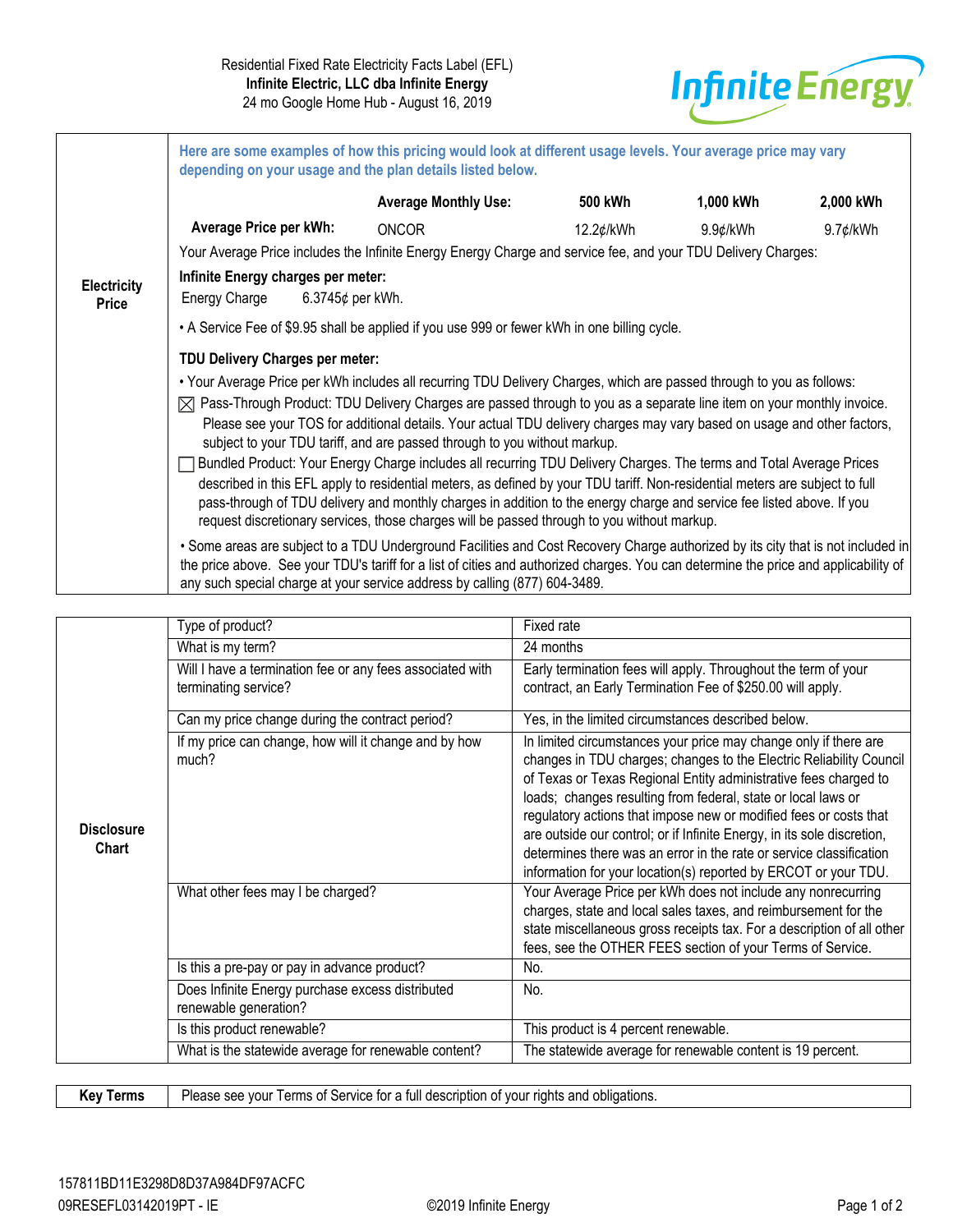|                        | <b>Infinite Energy Customer Care</b> |                                                 | <b>Certification Number: 10196</b> |                                 |
|------------------------|--------------------------------------|-------------------------------------------------|------------------------------------|---------------------------------|
| <b>Infinite Energy</b> | Mail:                                | 7001 SW 24th Avenue, Gainesville, FL 32607-3704 |                                    | Email: Care@InfiniteEnergy.com  |
| Information            | Hours:                               | Monday through Friday, 7 a.m. to 6 p.m. CST     |                                    | Website: www.InfiniteEnergy.com |
|                        | Phone:                               | (877) 604-3489                                  | Fax:                               | (866) 427-7845                  |

| <b>DOING MORE FOR YOU</b> |  |
|---------------------------|--|
|---------------------------|--|